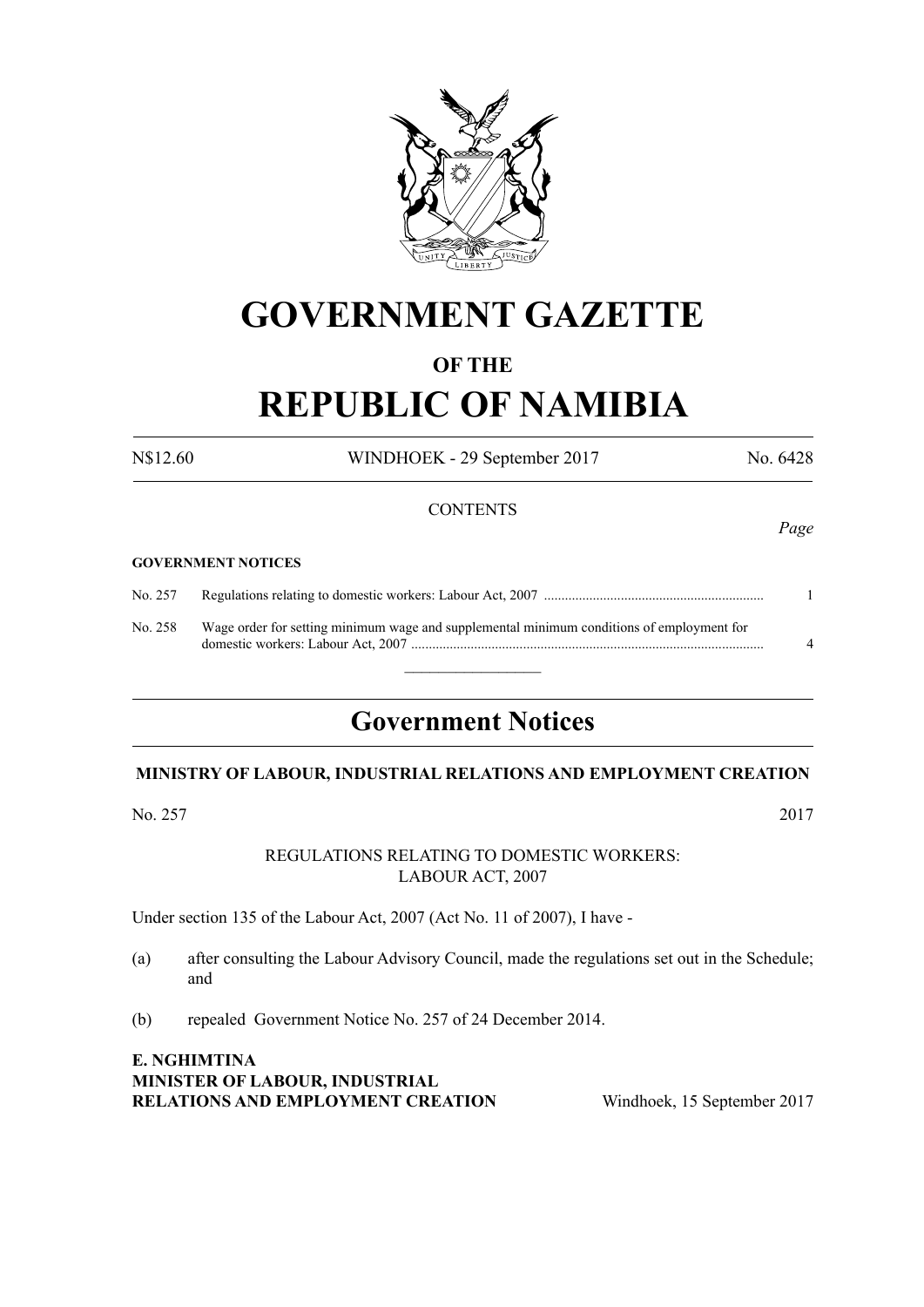# **SCHEDULE**

# **Definitions**

**1.** In these Regulations, a word or an expression to which a meaning has been given in the Act has that meaning and, unless the context otherwise indicates -

"domestic work" means work performed in or for a household;

"domestic worker" means a person engaged in domestic work in an employment relationship, including a child-minder, cook, driver, gardener or housekeeper; and

"the Act" means the Labour Act, 2007 (Act No. 11 of 2007).

# **Prohibition of child domestic work**

**2.** (1) Domestic work constitutes work-related activities contemplated in section  $3(3)(d)(vi)$  of the Act.

(2) A person must not employ a child under the age of 18 years as a domestic worker.

# **Deductions of in-kind contributions**

**3.** For the purposes of section 8(3) of the Act, an employer of a domestic worker must not deduct from the minimum basic wage, determined pursuant to a wage order in terms of section 13 of the Act, the value of in-kind payments or contributions, such as food, clothing or housing.

#### **Records and returns**

**4.** For the purposes of section 130 of the Act, an employer of a domestic worker must, not later than 30 November every year, submit to the Permanent Secretary of the Ministry or to the Labour Office, a form set out in the Annexure containing the particulars and information required in the form.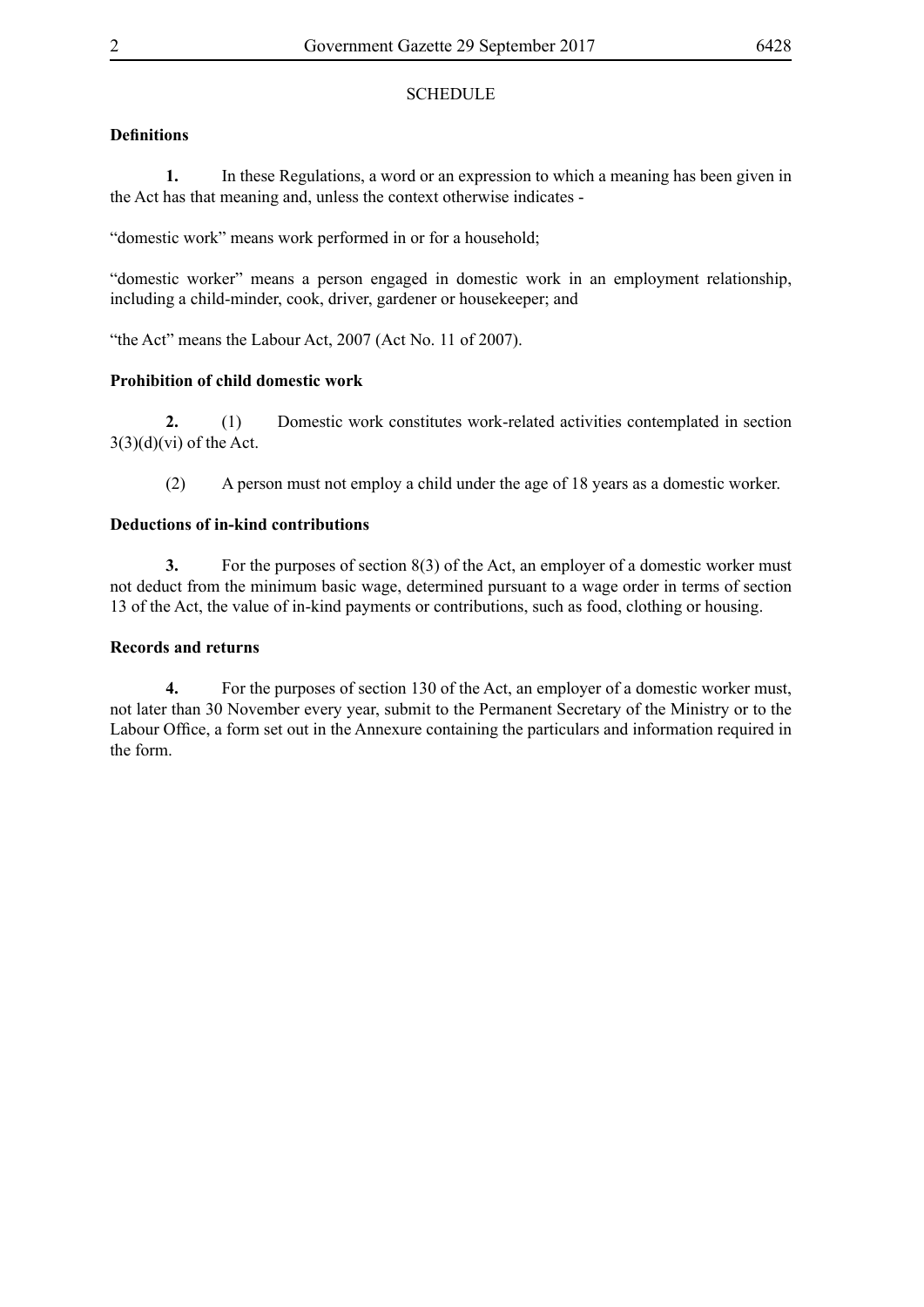| <b>ANNEXURE</b> | (Regulation 4) | FORM FOR SUBMISSION OF PARTICULARS BY EMPLOYERS OF DOMESTIC WORKERS |  |
|-----------------|----------------|---------------------------------------------------------------------|--|
|                 |                |                                                                     |  |

|   | Teme is the label of the office by comparing the teme to the fame.<br>-<br>-<br>- |
|---|-----------------------------------------------------------------------------------|
|   |                                                                                   |
|   | u vin in in s                                                                     |
|   |                                                                                   |
|   |                                                                                   |
|   |                                                                                   |
|   |                                                                                   |
|   |                                                                                   |
|   |                                                                                   |
|   |                                                                                   |
|   |                                                                                   |
| í |                                                                                   |
|   |                                                                                   |
|   |                                                                                   |
|   |                                                                                   |
|   |                                                                                   |
|   | No. 200 Miles                                                                     |
|   |                                                                                   |
|   |                                                                                   |
|   |                                                                                   |
|   |                                                                                   |
|   |                                                                                   |
|   |                                                                                   |
|   |                                                                                   |
|   |                                                                                   |
|   |                                                                                   |
|   |                                                                                   |
|   |                                                                                   |
|   |                                                                                   |
|   | $\ldots$ and the distribution.<br>i                                               |
|   |                                                                                   |
|   | I                                                                                 |
|   |                                                                                   |
|   | י כווו                                                                            |
|   |                                                                                   |
|   |                                                                                   |
|   |                                                                                   |

| PARTICULARS OF THE EMPLOYER        |     |                  |                                                                    |                |                                                 |                     |                    |                     |                                    |                    |                                        |                                   |                                      |                               |
|------------------------------------|-----|------------------|--------------------------------------------------------------------|----------------|-------------------------------------------------|---------------------|--------------------|---------------------|------------------------------------|--------------------|----------------------------------------|-----------------------------------|--------------------------------------|-------------------------------|
| Full name                          |     | <b>D</b> Number  |                                                                    | Postal Address |                                                 | Residential Address |                    | Contact Num-<br>ber |                                    | Email address      |                                        | Home /preferred language          |                                      | National-<br>ity              |
|                                    |     |                  |                                                                    |                |                                                 |                     |                    |                     |                                    |                    |                                        |                                   |                                      |                               |
| PARTICULARS OF THE DOMESTIC WORKER |     |                  |                                                                    |                |                                                 |                     |                    |                     |                                    |                    |                                        |                                   |                                      |                               |
| Full name and ID/                  | Sex | $Na-$<br>tional- | If non-Namib-<br>. Domicile;<br>ian,                               | Contact        | constituency Permanent/<br>and town/<br>Region, | Temporary           | employ-<br>Date of | Live-               | Hours<br>$_{\rm work}$<br>$\sigma$ | Days<br>work<br>of | salary<br>N\$/day/<br>Current<br>basic | Number of days<br>taken as annual | If employment has<br>been terminated |                               |
| Passport Number                    |     | ity              | Permit No; or<br>3. Work Permit<br>2. Permanent<br>Residence<br>Σ. | Number         | employment<br>village of                        | employment   ment   |                    | in/out              | day<br>per                         | week<br>per        | month<br>week/                         | leave since last<br>November      | Date of Reasons<br>tion              | termina- for termi-<br>nation |
|                                    |     |                  |                                                                    |                |                                                 |                     |                    |                     |                                    |                    |                                        |                                   |                                      |                               |
|                                    |     |                  |                                                                    |                |                                                 |                     |                    |                     |                                    |                    |                                        |                                   |                                      |                               |
|                                    |     |                  |                                                                    |                |                                                 |                     |                    |                     |                                    |                    |                                        |                                   |                                      |                               |
|                                    |     |                  |                                                                    |                |                                                 |                     |                    |                     |                                    |                    |                                        |                                   |                                      |                               |

\_\_\_\_\_\_\_\_\_\_\_\_\_\_\_\_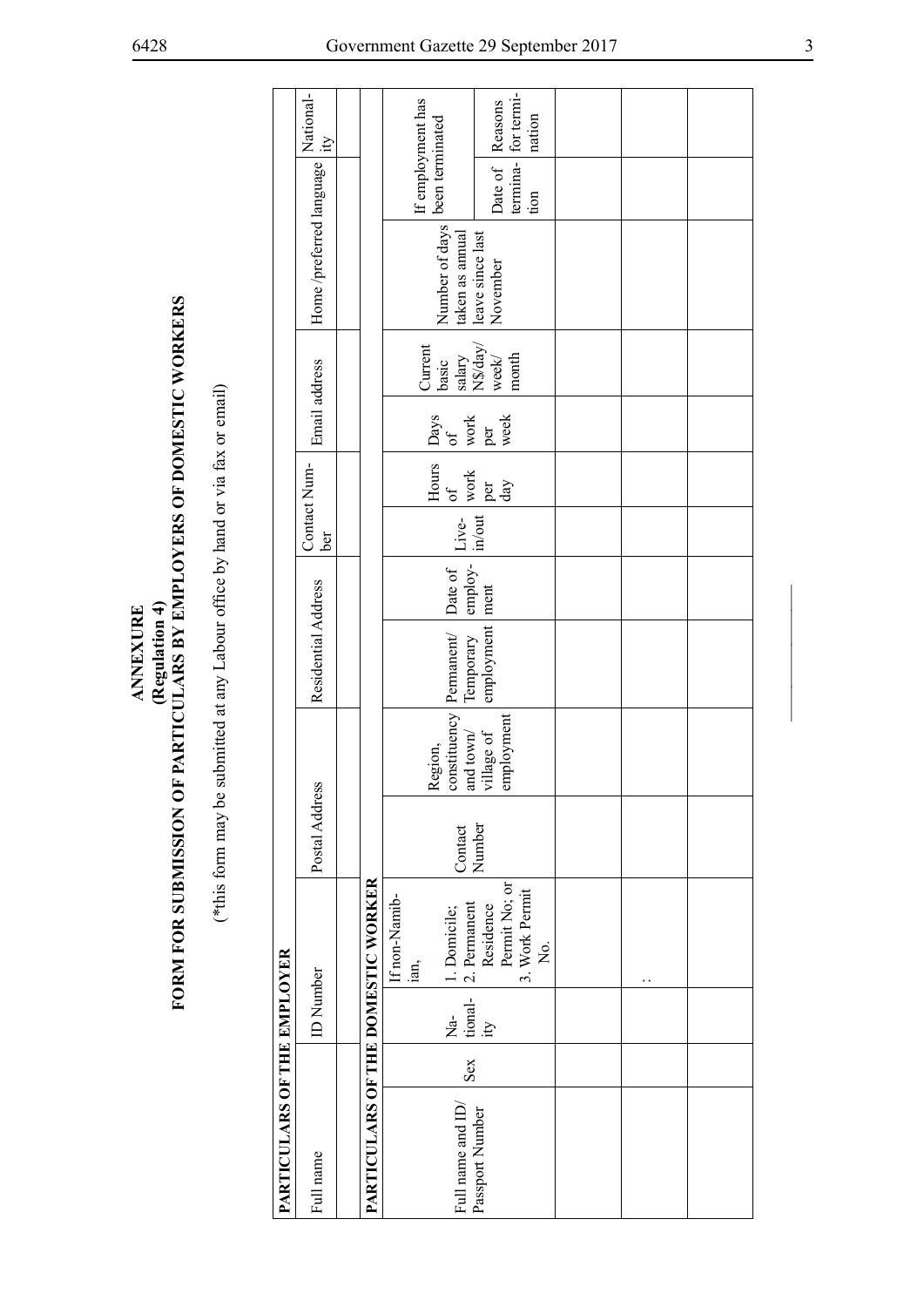#### **MINISTRY OF LABOUR, Industrial Relations and Employment Creation**

#### No. 258 2017

WAGE ORDER FOR SETTING MINIMUM WAGE AND SUPPLEMENTAL MINIMUM CONDITIONS OF EMPLOYMENT FOR DOMESTIC WORKERS: LABOUR ACT, 2007

Under section 13 of the Labour Act, 2007 (Act No. 11 of 2007), I have -

- (a) after considering the report of the Wages Commission, made the wage order set out in the Schedule; and
- (b) repealed Government Notice No. 258 of 24 December 2014.

# **E. Nghimtina Minister of Labour, Industrial Relations and Employment Creation** Windhoek, 15 September 2017

#### **SCHEDULE**

- 1. Definitions
- 2. Application of Order
- 3. Effect of Order
- 4. Minimum wage
- 5. Duty to pay full monetary remuneration
- 6. Transport allowance
- 7. Accompanying employer on vacation
- 8. Provision of food
- 9. Accommodation for live-in domestic workers
- 10. Health and safety requirements
- 11. Freedom of association and trade union access
- 12. Written contract of employment
- 13. Code of conduct
- 14. Review period
- 15. Tax deductions
- ANNEXURE

#### **Definitions**

**1**. In this Order, a word or an expression to which a meaning has been given in the Act has that meaning and, unless the context otherwise indicates -

"domestic work" means work performed in and for a household;

"domestic worker" means a person engaged in domestic work in an employment relationship, including a child-minder, cook, driver, gardener or housekeeper;

"the Act" means the Labour Act, 2007 (Act No. 11 of 2007);

"the Regulations" means the Regulations Relating to Domestic Workers published in Government Notice No. 257 of 29 September 2017; and

"this Order" means the Wage Order for Setting Minimum Wage and Supplemental Minimum Conditions of Employment for Domestic Workers.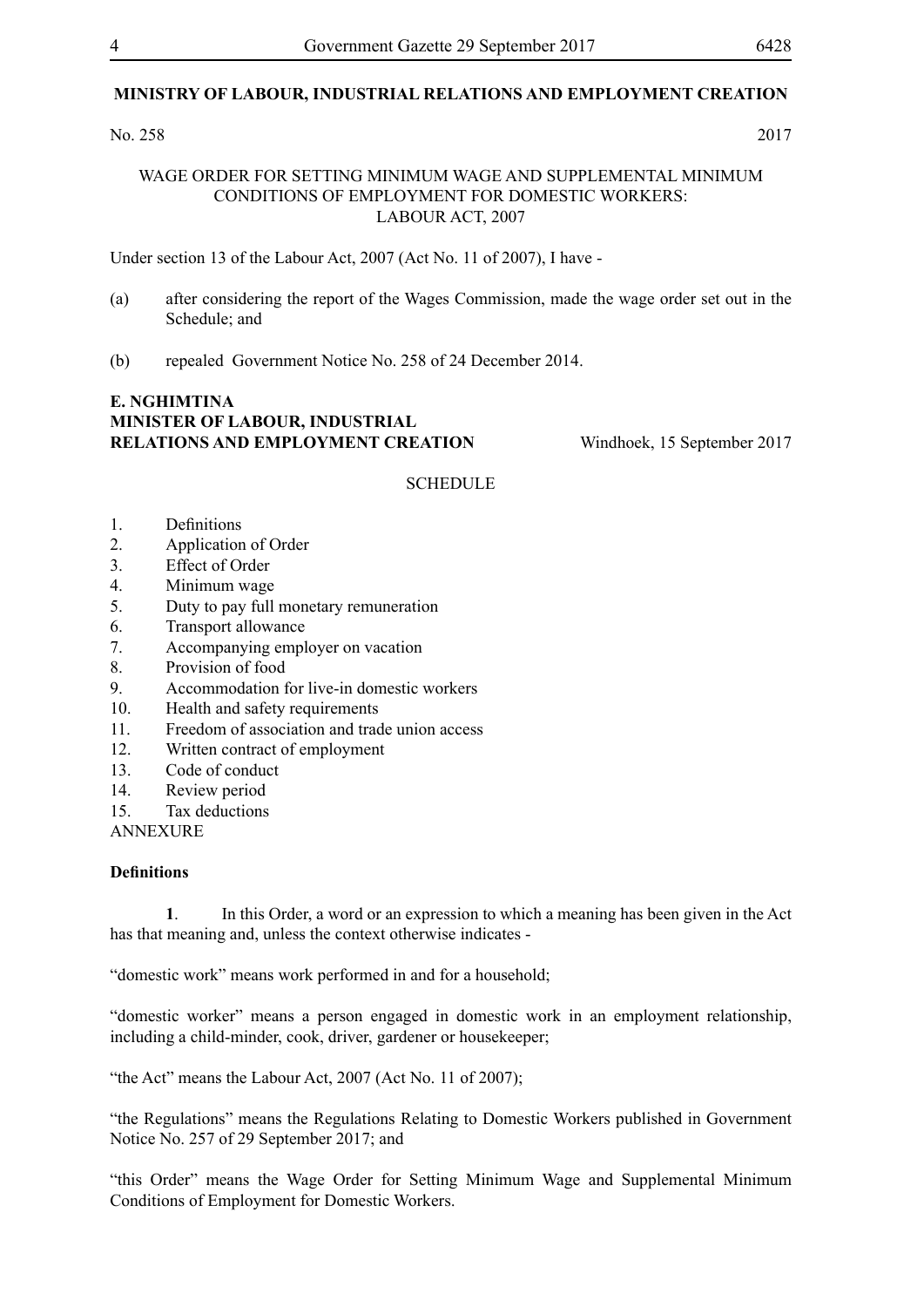#### **Application of Order**

- **2**. This Order -
- (a) applies to all domestic workers, including domestic workers placed with households by a private employment agency contemplated in section 1 of the Employment Services Act, 2011 (Act No. 8 of 2011);
- (b) does not apply to domestic workers covered by any collective agreement in the agricultural sector.

#### **Effect of Order**

**3**. (1) This Order supplements Chapter 3 on Basic Conditions of Employment and Chapter 4 on Health, Safety and Welfare of Employees, in the Act, which are applicable to all employees including domestic workers.

(2) The terms and conditions of employment of the domestic worker must not be less favorable than those set out in this Order and in Chapter 3 of the Act.

(3) Every provision of this Order constitutes a term of any contract of employment of domestic workers, except to the extent that the parties agree to more favourable terms.

#### **Minimum wage**

**4.** (1) With effect from 1 October 2017 the minimum wage for domestic workers, to whom this Order applies, is -

- (a) N\$1 502.05 per month;
- (b) N\$346.89 per week;
- (c)  $N$69.37$  per day;
- (d) N\$8.67 per hour; and
- (e) N\$43.35 per day for part-time domestic workers who work five hours or less in any day other than a Sunday or public holiday.

(2) The minimum overtime pay and minimum pay to be paid to domestic workers for work on Sundays and public holidays are as follows:

- (a) N\$13.00 per hour for overtime as contemplated in section 17(2) of the Act;
- (b) N\$17.34 per hour for work on Sundays as contemplated in section 21(5) of the Act;
- (c) N\$17.34 per hour for work on public holidays as contemplated in section 22(7) of the Act; or
- (d) N\$86.70 per day for part-time domestic workers who work five hours or less.

(3) With effect from 1 October 2018, the minimum wage referred to in subparagraph (1) must be increased by one percent plus a percentage equal to the average of the increases in the inflation rates, for the categories "Food and Non-Alcoholic Beverages" and "Housing, Water, Electricity, Gas and other fuels", published by the Namibia Statistics Agency under the Statistics Act, 2011 (Act No. 9 of 2011) for the preceding 12 months from the effective date.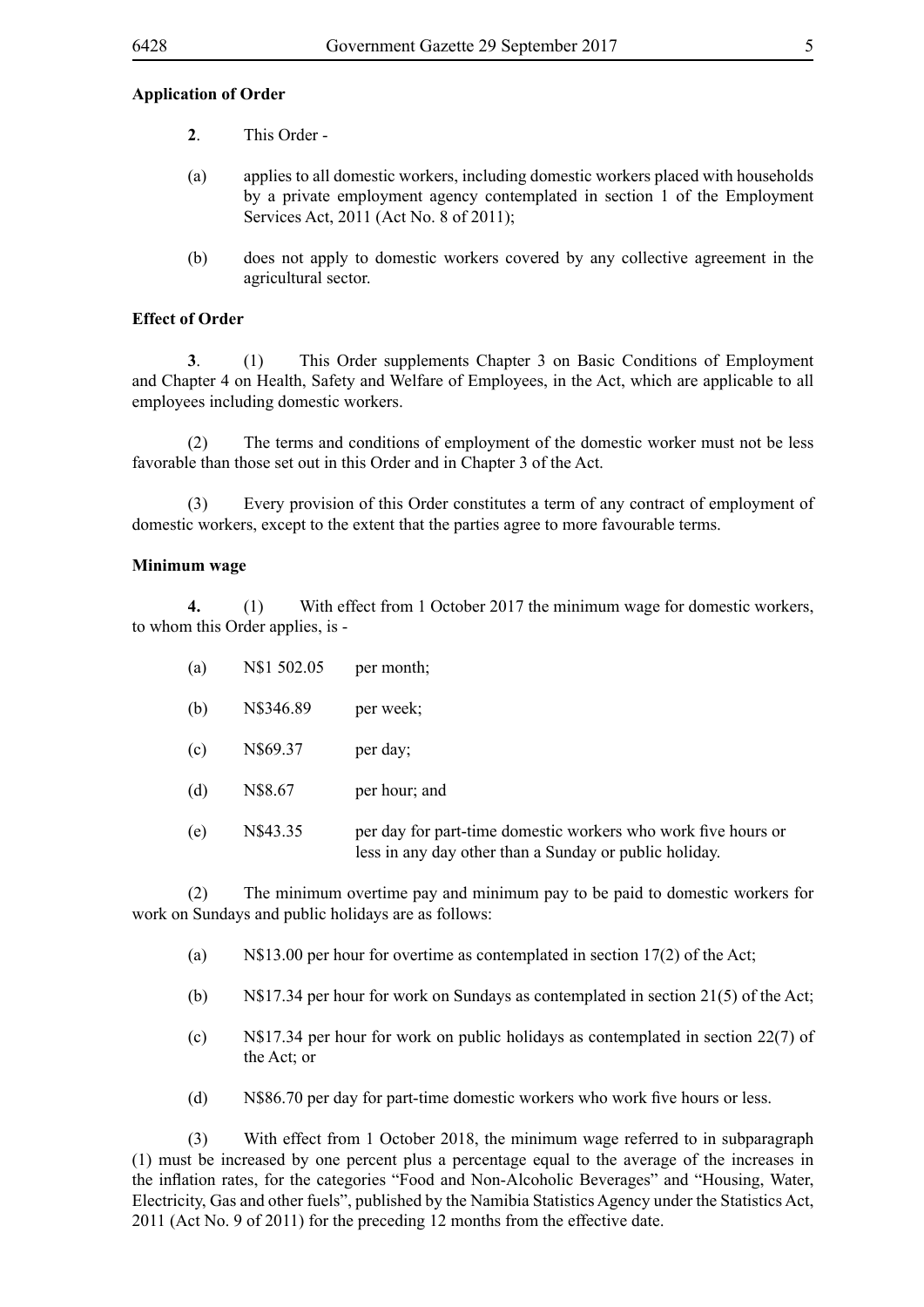# **Duty to pay full monetary remuneration**

- **5.** An employer of a domestic worker -
- (a) must pay the domestic worker the full amount of the minimum wage contemplated in paragraph 4, or a higher wage agreed upon minus lawful deductions as contemplated in section 12 of the Act; and
- (b) may not, pursuant to regulation 3 of the Regulations, deduct from the monetary remuneration contemplated in item (a) the value of in-kind payments or contributions, such as food, clothing or housing.

#### **Transport allowance**

**6.** Where public transport is available, a live-out domestic worker is entitled, in addition to the wage contemplated in paragraph 5, to receive a transport allowance for travel to and from work in an amount that is equivalent to the cost of a round-trip public transport for each day of work, unless the employer provides transport.

#### **Accompanying employer on vacation**

**7.** If a domestic worker accompanies his or her employer on vacation for the purposes of rendering services to the household, the time spend rendering those services must be treated as working time and all provisions of the Act and of this Order apply.

#### **Provision of food**

**8**. An employer must, without charge, provide suitable food in reasonable quantity to meet the dietary needs of an employee who is a -

- (a) live-in worker; or
- (b) live-out worker who is entitled to a meal interval contemplated in section 18 of the Act.

#### **Accommodation for live-in domestic workers**

**9.** (1) When a domestic worker is required to live at the place of his or her employment, the employer is obliged to provide living quarters without charge to the domestic worker with the following minimum conditions:

- (a) a lockable room, with
	- (i) a room key;
	- (ii) good ventilation;
	- (iii) electricity, if available to the household;
	- (iv) a bed and mattress;
	- (v) heat, if such is the prevailing condition in the household; and
- (b) access to clean drinking water, toilet and bathing facilities.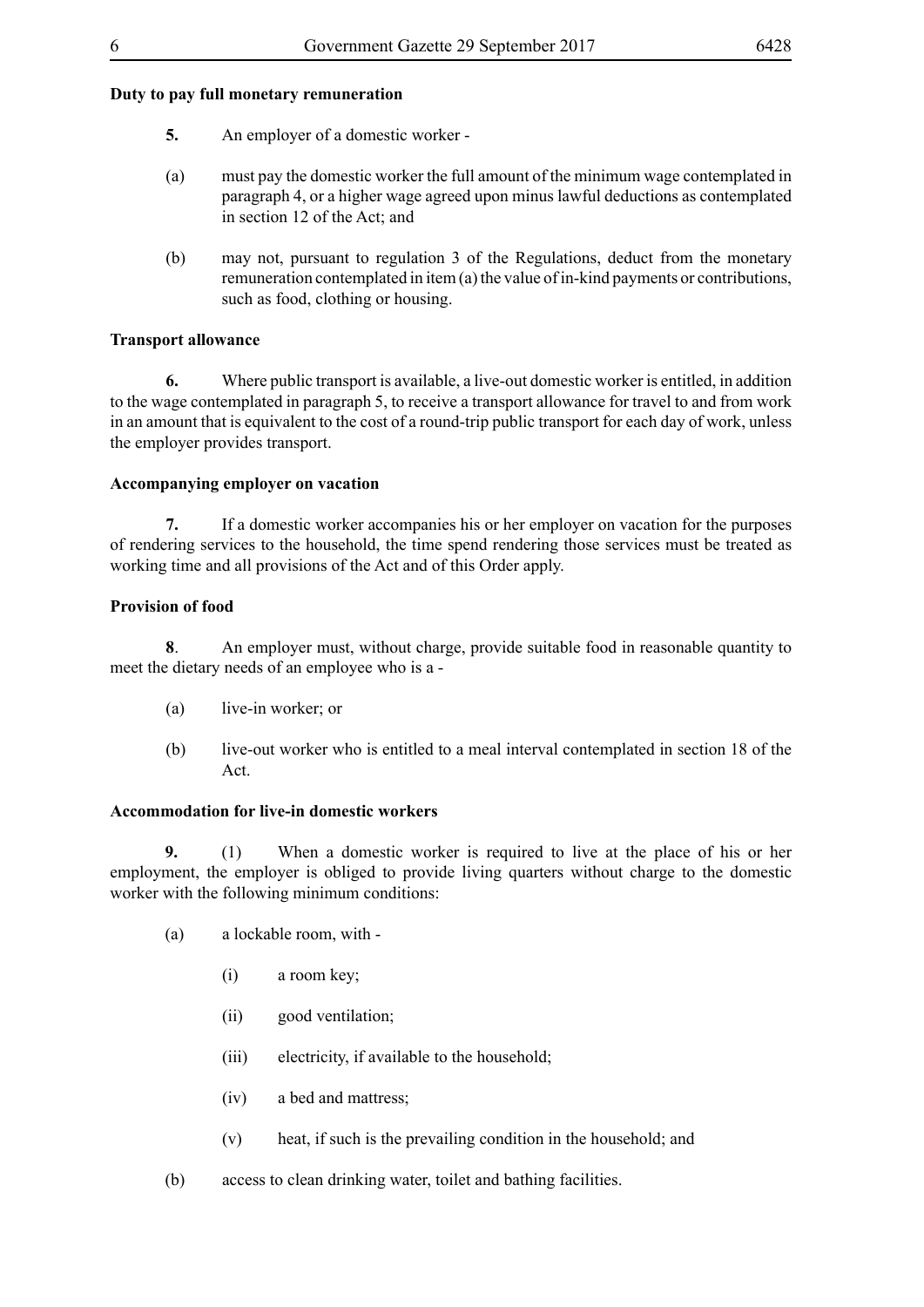(2) The employee is entitled to receive visitors upon reasonable notice and at reasonable intervals or hours, in consultation with the employer.

(3) In the event that the employer intends to hire a relief domestic worker during the absence of a domestic worker for a period in excess of one month, on annual leave or for any other reason -

- (a) the domestic worker must vacate the living quarters contemplated in subparagraph (1); and
- (b) the employer must, on request by the domestic worker, provide storage space for the belongings of the domestic worker.

#### **Health and safety requirements**

- **10.** (1) An employer who hires a domestic worker must, without charge -
- (a) provide to that worker
	- (i) a uniform; and
	- (ii) appropriate and effective personal protective equipment;
- (b) replace the uniform and protective equipment contemplated in item (a) at reasonable intervals; and
- (c) provide to that worker a health and safety induction and that induction must include at a minimum -
	- (i) possible hazards relating to the duties of that worker, including potentially dangerous equipment and toxic substances;
	- (ii) proper use and maintenance of personal protective equipment; and
	- (iii) safe work techniques relating to domestic work.

(2) An employer who hires a domestic worker must comply with all regulations relating to domestic worker made under section 135 of the Act.

#### **Freedom of association and trade union access**

**11.** (1) A domestic worker has a right to be member of a trade union.

(2) An employer of a domestic worker or a person acting in the capacity of that employer may not unreasonably deny access to the premises of the employer for trade-union related activities as contemplated in section 65 of the Act.

#### **Written contract of employment**

- **12.** (1) An employer must, upon hiring a domestic worker -
- (a) enter into a written contract, with the domestic worker, on Form DW1 set out in the Annexure which sets out the terms and conditions of employment; and
- (c) provide to the domestic worker a copy of the contract contemplated in item (a).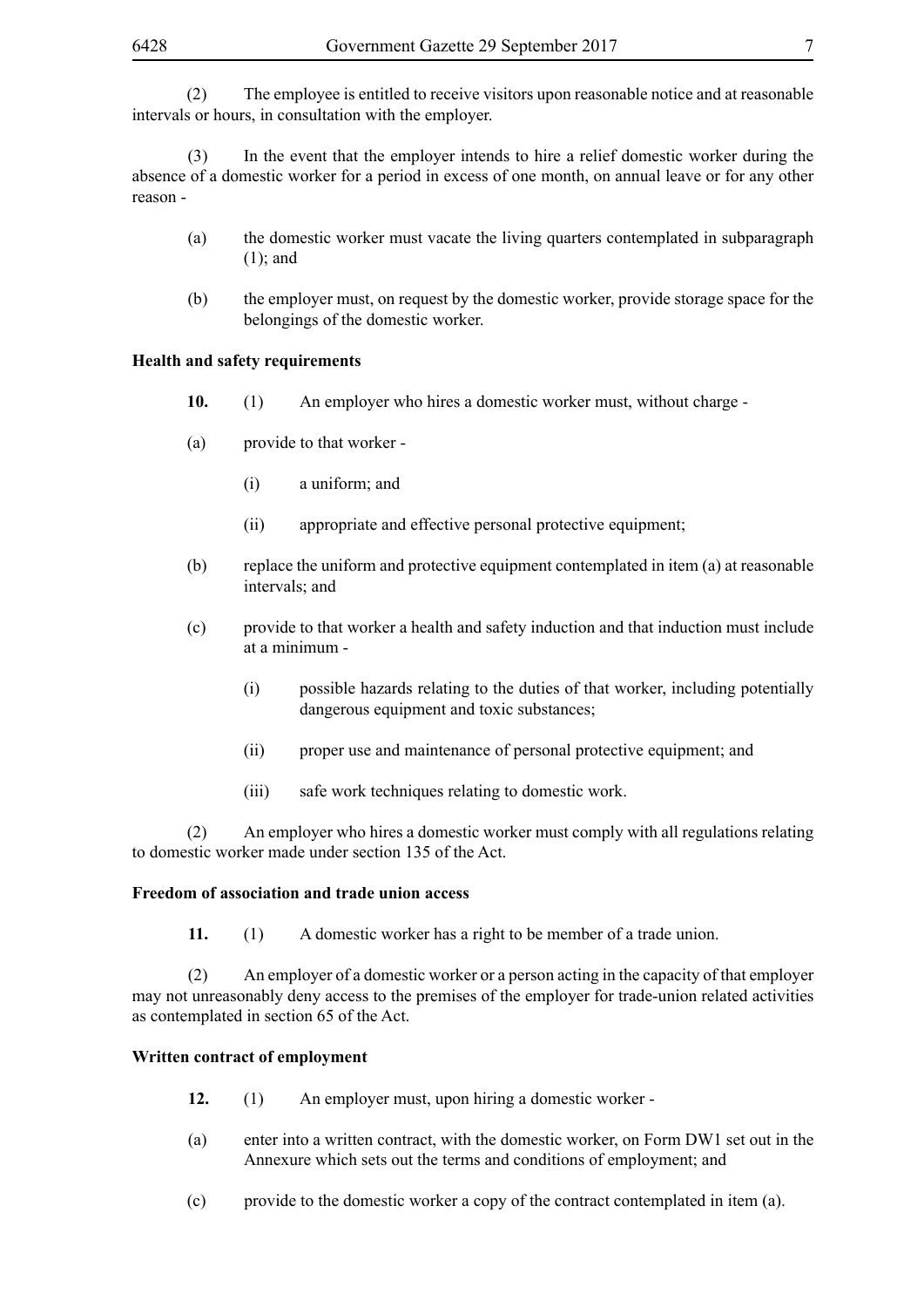(2) Before signing the contract contemplated in subparagraph (1), the employer must explain or cause to be explained to the domestic worker, the provisions of the contract in a language that the domestic worker understands.

(3) An employer of a domestic worker must retain copies of the signed contract of employment, contemplated in subparagraph (1) for a period of the most recent five years of employment of the domestic worker by the employer.

#### **Code of conduct**

**13**. Any code of conduct for domestic work issued under section 137(1)(a) of the Act must be taken into account in interpreting and analysing the provisions of this Order.

#### **Review period**

**14**. The Wages Commission must review this Order every two years.

#### **Tax deductions**

**15**. For purposes of deducting tax from the taxable income of a domestic worker pursuant to the Income Tax Act, 1981 (Act No. 24 of 1981), an **e**mployer of the domestic worker must register the domestic worker as taxpayer.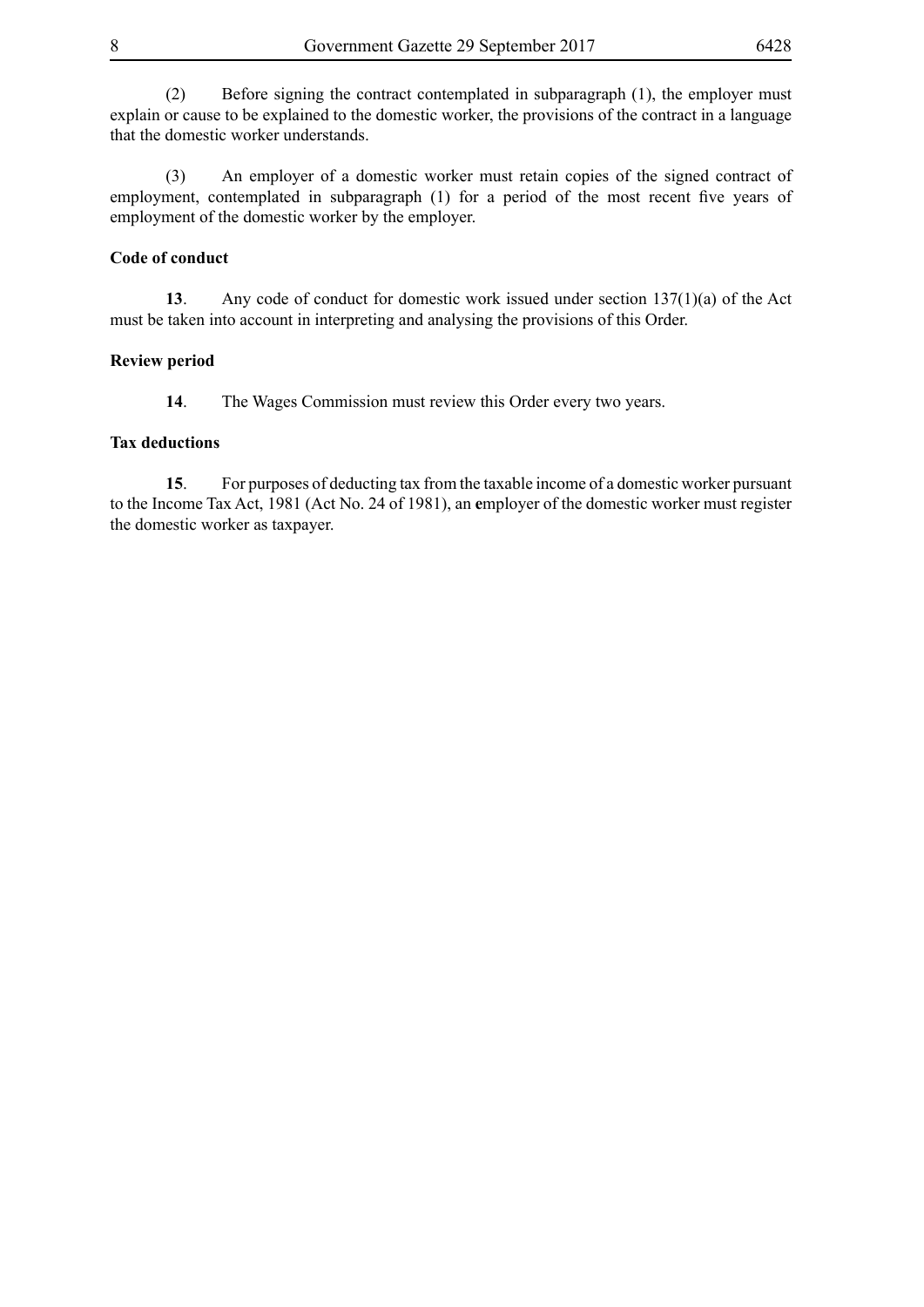# **ANNEXURE**

# PART 1

# FORM DW1

#### **REPUBLIC OF NAMIBIA** LABOUR ACT, 2007 (Act No. 11 of 2007)

# STANDARD CONTRACT OF EMPLOYMENT FOR DOMESTIC WORKER

#### **INSTRUCTIONS**

- 1. The contract must set out the terms and conditions of employment of the domestic worker, as agreed by the employer and the domestic worker.
- 2. "Domestic worker" means an employee performing work in or for a household, including a child-minder, cook, driver, gardener, housekeeper and a worker placed by a private employment agency to perform services in or for a household.
- 3. The contract is subject to the Wage Order for Domestic Workers (Government Notice No. 258 of 29 September 2017) and the Labour Act, 2007 (Act No. 11 of 2007), which set out the applicable *minimum* terms and conditions of employment, the Social Security Act, 1994 (Act No. 34 of 1994), the Immigration Control Act, 1993 (Act No. 7 of 1993) and the Employees Compensation Act, 1941 (Act No. 30 of 1941).
- 4. The parties to the contract are encouraged to negotiate terms more favourable than the minimum terms and conditions of employment, but they may not agree to terms and conditions that are less favourable.
- 5. Prior to signing the contract, the employer must explain, or cause to be explained, the provisions of the contract in a language that the domestic worker understands.
- 6. The employer must retain copies of this contract for a period of the most recent 5 years of the domestic worker as contemplated in section 130 of the Act.
- 7. A guidance note containing the statutory minimum terms and conditions of employment and other relevant information is attached hereto as Appendix 2. A star (\*) in the contract refers to the guidance note.

# **CONTRACT OF EMPLOYMENT FOR DOMESTIC WORKER**

The undersigned employer and employee, desiring to enter into an employment relationship of mutual respect, cooperation, trust and fairness, agree as follows.

# **1. PARTIES TO THE CONTRACT**

| Name of employer:               |            |
|---------------------------------|------------|
| Address:                        |            |
| Telephone:                      | Cellphone: |
| Identity Number:                |            |
| Social Security Employer Number |            |
|                                 |            |

*and*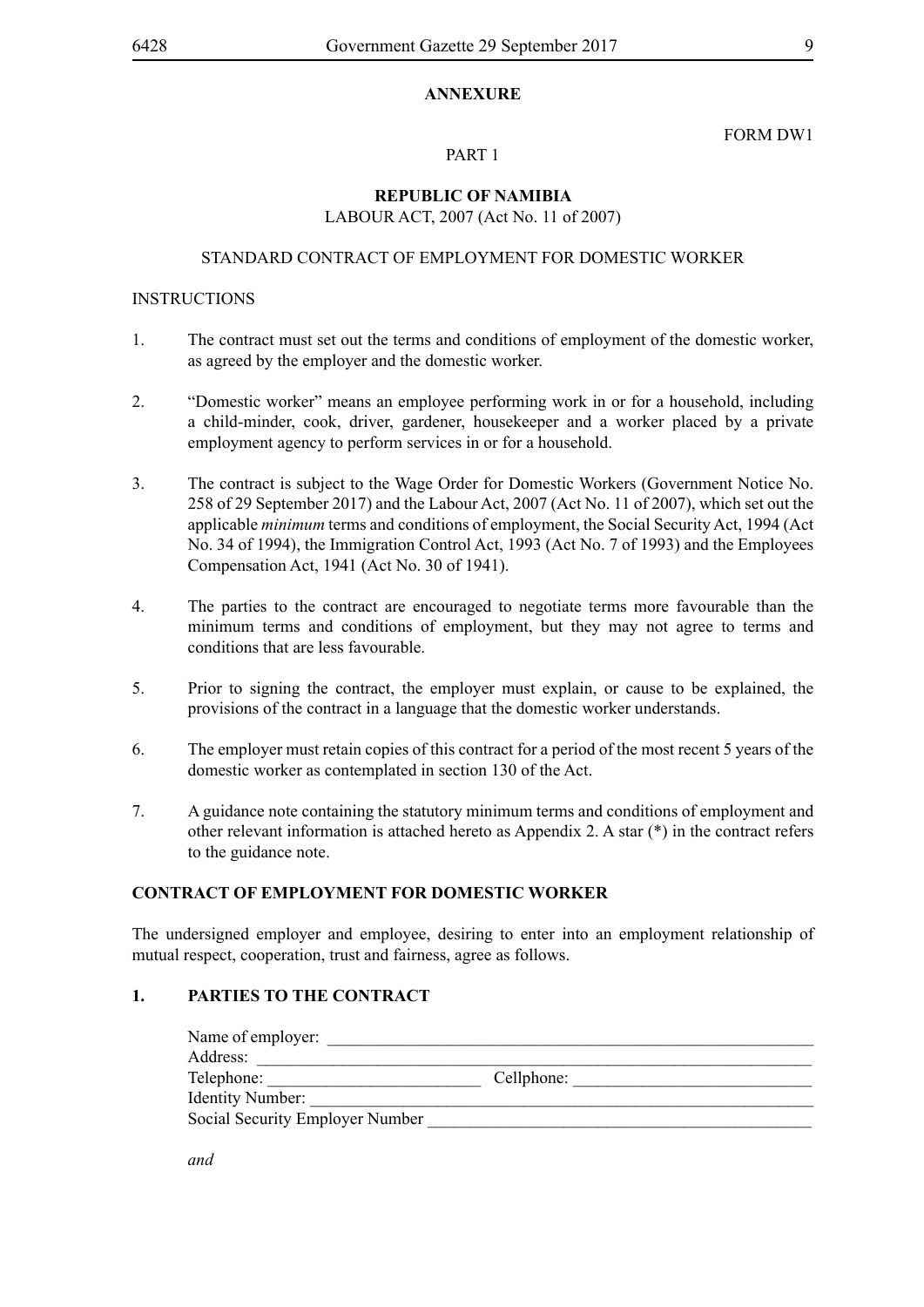| Name of employee                |                                                             |  |
|---------------------------------|-------------------------------------------------------------|--|
| Address                         |                                                             |  |
| Identity Number:                |                                                             |  |
|                                 | If non-Namibian: □ Domicile □ Permanent Residence Permit No |  |
| or $\square$ Work Permit No.    |                                                             |  |
| Telephone:                      | Cellphone:                                                  |  |
| Social Security Employer Number |                                                             |  |
|                                 |                                                             |  |
| <b>PLACE (S) OF WORK</b>        |                                                             |  |
|                                 |                                                             |  |

 $\mathcal{L}_\text{max}$  , and the contract of the contract of the contract of the contract of the contract of the contract of the contract of the contract of the contract of the contract of the contract of the contract of the contr

- $(a)$  Address:
- (b)  $(Tick \ one) \text{Live-in } \Box \text{Live-out } \Box$

#### **3. JOB DESCRIPTION**

- (a) Job title  $\overline{\phantom{a}}$
- (b)  $(Tick one)$  Full-time  $\Box$  Part-time  $\Box$
- (c) The duties of the domestic worker are listed on the attached Appendix 1.
- **4. ORDINARY WORKING DAYS AND HOURS AND MEAL INTERVALS \*** *(Tick the applicable day and insert appropriate hours. For example 08:00 am).*

| Day       | <b>Starting time</b> |   | <b>Meal Intervals</b> |      |   | <b>Ending time</b> |   |
|-----------|----------------------|---|-----------------------|------|---|--------------------|---|
| Monday    |                      | m |                       | m to | m |                    | m |
| Tuesday   |                      | m |                       | m to | m |                    | m |
| Wednesday |                      | m |                       | m to | m |                    | m |
| Thursday  |                      | m |                       | m to | m |                    | m |
| Friday    |                      | m |                       | m to | m |                    | m |
| Saturday  |                      | m |                       | m to | m |                    | m |
| Sunday    |                      | m |                       | m to | m |                    | m |

The employee's ordinary working days and hours and meal intervals are:

#### **5. MONETARY REMUNERATION AND BASIC WAGES**\*

- (a) "Monetary remuneration" consists of all monetary payments that the employer is obliged to pay to, and on behalf of the employee, including the basic wage, transport allowance and any other allowances or monetary benefits that the parties agree to.
- (b) Basic wage: N\$\_\_\_\_\_\_\_\_\_\_\_\_\_\_ per month/ per week/per day/per hour (*circle the applicable interval*).
- (c) Pay period *(tick appropriate box)*: daily  $\Box$  weekly  $\Box$  bi-weekly  $\Box$  monthly  $\Box$
- (d) Time of payment of full monetary remuneration: Not later than one hour after the end of the agreed pay period.
- (e) Method of payment *(tick appropriate box)*: cash  $\Box$  cheque  $\Box$  bank transfer  $\Box$

Banking details (*in case of bank transfer only*)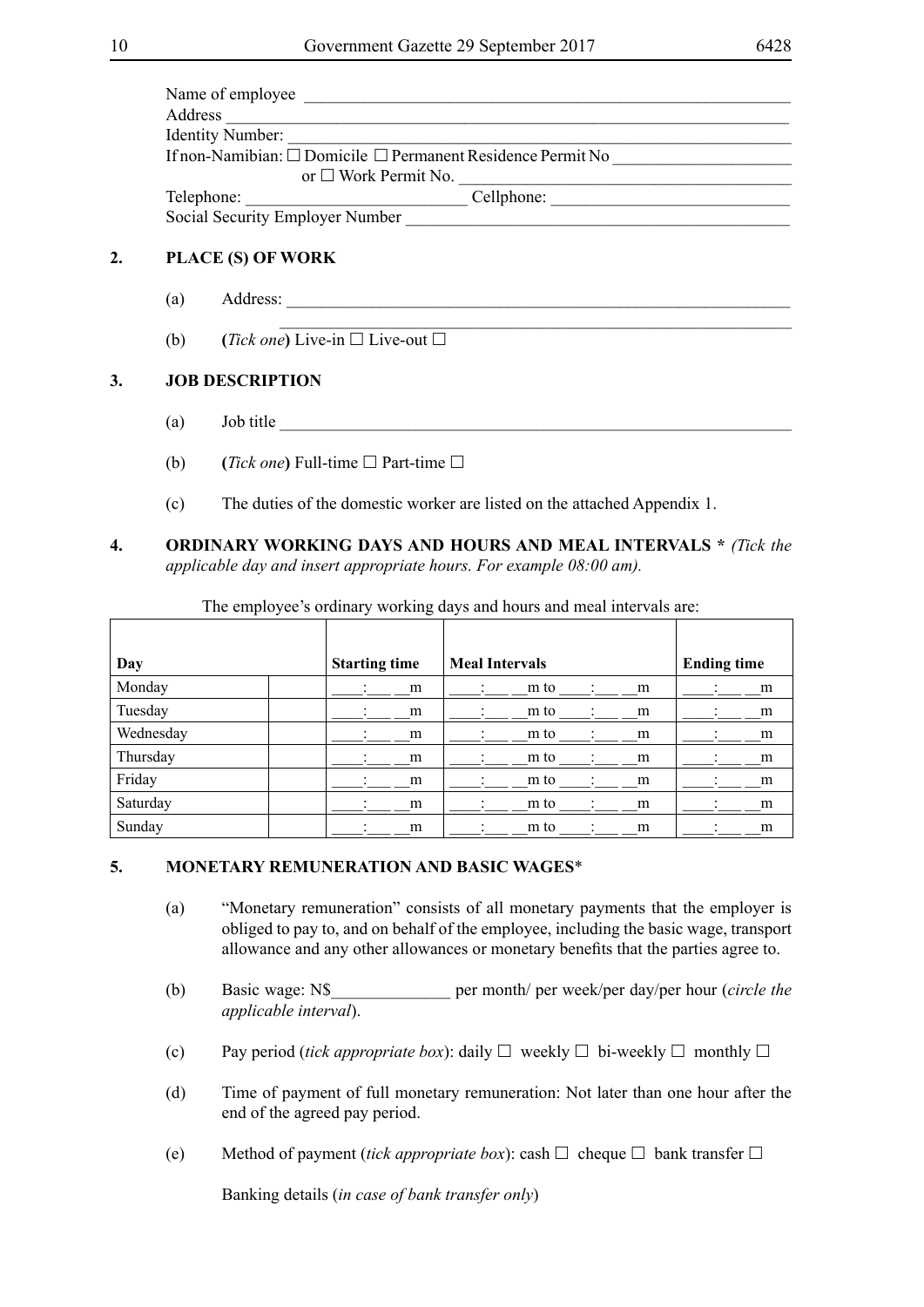Banking institution: <br>  $\Delta$  Account holder:

Account number:  $\Box$  Branch:  $\Box$  Savings  $\Box$  Cheque  $\Box$ 

# **6. OVERTIME \***

- (a) "Overtime" means all hours worked from time to time in addition to the ordinary working days and hours set out in paragraph 4 above.
- (b) The employer may not assign overtime work unless the employee agrees.
- (c) Rate of normal overtime pay: 1.5 times the hourly basic wage for each hour of overtime worked.
- (d) Rate of overtime pay on a Sunday or public holiday: two times the hourly basic wage for each hour worked on a Sunday or public holiday that is not part of the employees' normal schedule.

#### **7**. **ORDINARY WORK ON SUNDAY OR PUBLIC HOLIDAY**\*

If the employee is scheduled to work on a Sunday or a public holiday as an ordinary day of work, she or he must be paid full remuneration for the day plus the hourly basic wage for each hour worked.

#### **8. TRANSPORT ALLOWANCE \*** *(for live-out employees)*

- (a) The employees is entitled to a daily transport allowance of N\$ for each day worked unless the employer provides transport.
- (b) If the public transport rate is increased, the transport allowance will be adjusted accordingly.

# **9. SOCIAL SECURITY\***

- (a) The employer must register the employee with the Maternity, Sick and Death Benefit Fund or any other mandatory fund established under the Social Security Act, 1994 (Act No. 34 of 1994) and the Employee Compensation Fund established under the Employee Compensation Act, 1941 (Act No. 30 of 1941).
- (b) The employer and, where applicable, the employee, must make payments to the Social Security Commission in respect of the above mentioned funds, as required by law.

# **10. SICK LEAVE**\*

Sick leave entitlement: a total of \_\_\_\_\_ days for sick leave with full pay during every three year work cycle.

#### **11. COMPASSIONATE LEAVE \***

Compassionate leave entitlement: a total of \_\_\_\_\_\_\_ days for compassionate leave with full pay in each year if there is death or serious illness of a member of the employee's family.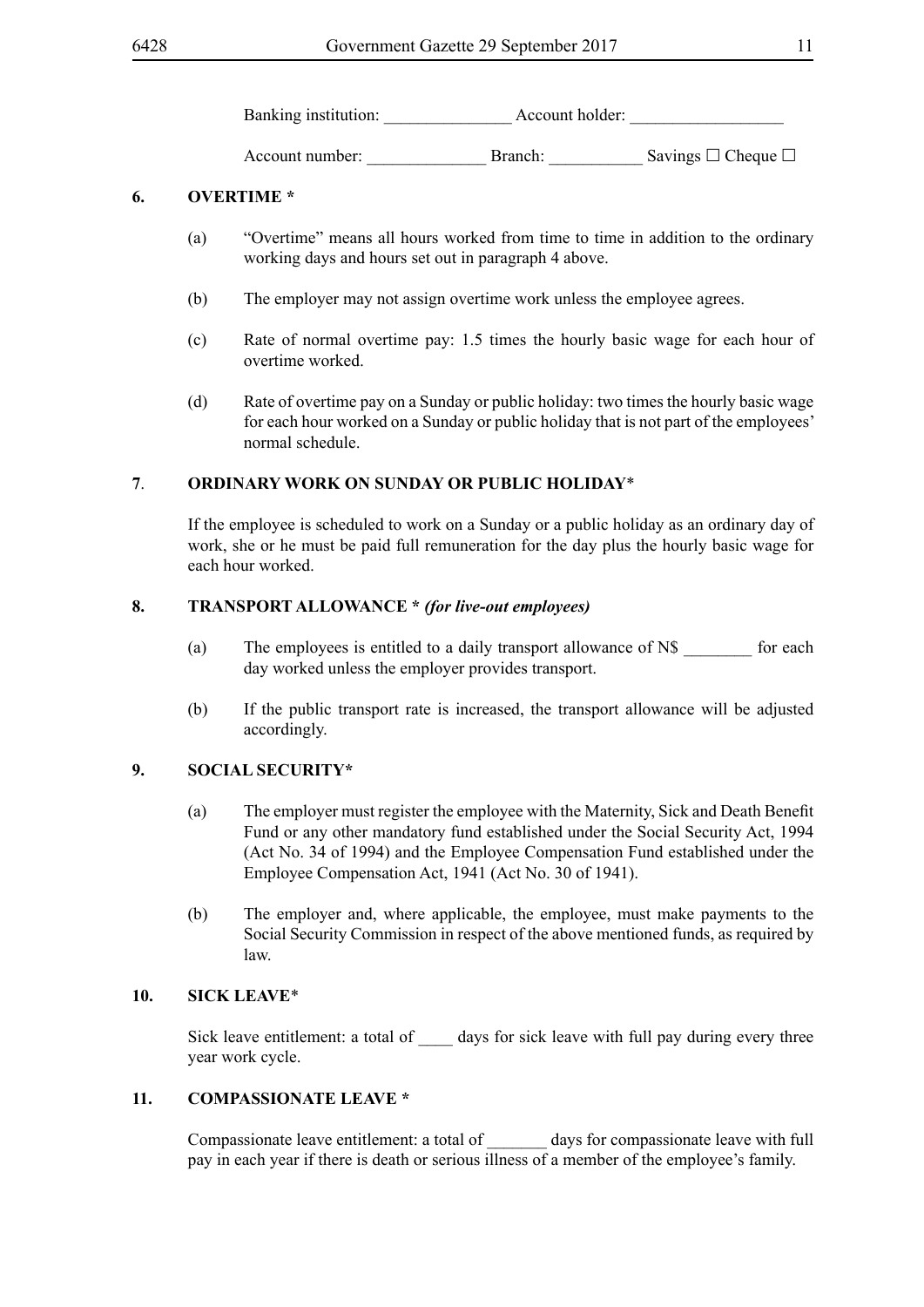# **12. MATERNITY LEAVE \***

- (a) Eligibility: commences after six months' continuous employment.
- (b) Duration: a total of weeks, commencing weeks before the expected date of delivery and ending weeks after the date of delivery.
- (c) The employee must produce a doctor's note \_\_\_\_\_\_\_\_\_ months before going on maternity leave that indicates the expected date of delivery.
- (d) Payment of monetary remuneration during maternity leave:
	- (i) Basic wage: the employee must claim from the Social Security Commission;
	- (ii) All other monetary remuneration except transport allowance: the employer must continue payment.
- (e) The employee has the right to return to her employment at the end of the maternity leave, without reduction of salary or benefits.
- (f) The employer must grant extended maternity leave to the employee in case of complications arising from birth or congenital conditions for weeks. The employee must provide a Doctor's certificate to the employer for the extended maternity leave.

# **13. VACATION LEAVE \***

- (a) Vacation leave entitlement: a total of working days per year with full monetary remuneration except for transport allowance, which includes consecutive working days.
- (b) Occasional vacation leave: the parties may agree to vacation leave from time to time, which must be deducted from the total leave entitlement.
- (c) When consecutive leave may be taken: the employer must decide when leave must be taken.
- (d) If a domestic worker accompanies his or her employer on vacation for the purposes of rendering services to the household, this time shall be treated as working time.

# **14. PROVISION OF FOOD \***

An employer must, without charge, provide suitable food in reasonable quantity to meet the dietary needs of the employee if the employee is a live-in worker or if the employee is a liveout worker who is entitled to a meal interval contemplated in section 18 of the Act.

# **15. ACCOMMODATION \*** *(for live-in employee)*

The employer must provide accommodation with the following minimum conditions, without charge:

- (a) a lockable room, with
	- (i) room key;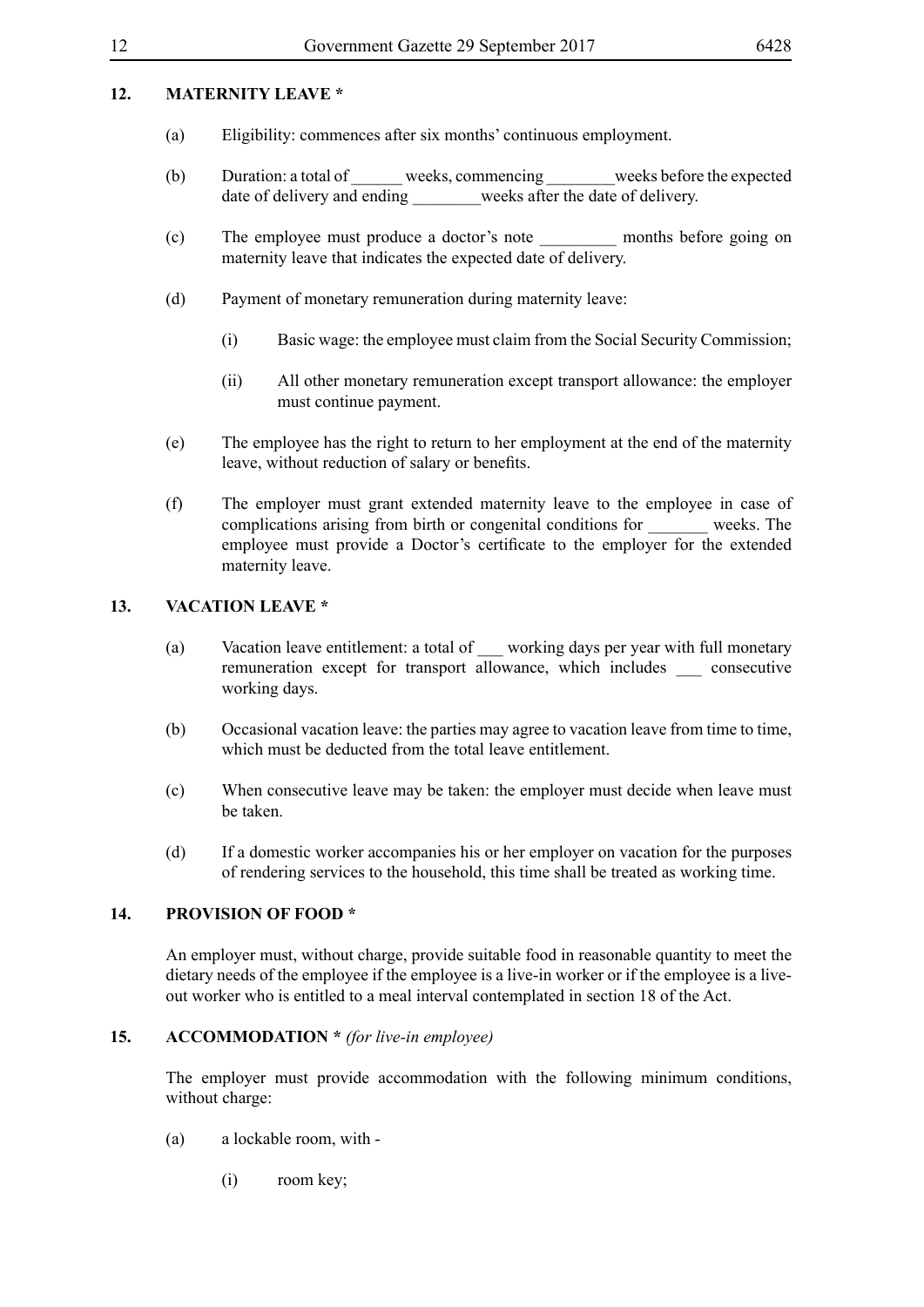- (ii) adequate ventilation;
- (iii) electricity, if available to the household;
- (iv) a bed and mattress; and
- (v) heat if such is the prevailing condition in the household; and
- (b) access to clean drinking water, toilet and bathing facilities.
- (2) The employee is entitled to receive visitors upon reasonable notice and at reasonable intervals or hours, in consultation with the employer.
- **16. OTHER ALLOWANCES AND BENEFITS \*** (*Any additional monetary benefits should be specified, with relevant details)*
	- (a) Medical aid  $\qquad \qquad$  $(b)$  Pension (c) Housing allowance \_\_\_\_\_\_\_\_\_\_\_\_\_\_\_\_\_\_\_\_\_\_\_\_\_\_\_\_\_\_\_\_\_\_\_\_\_\_\_\_\_\_\_\_\_\_\_\_\_\_\_ (d) Paid study leave \_\_\_\_\_\_\_\_\_\_\_\_\_\_\_\_\_\_\_\_\_\_\_\_\_\_\_\_\_\_\_\_\_\_\_\_\_\_\_\_\_\_\_\_\_\_\_\_\_\_\_\_\_  $(e)$  Other

#### **17. HEALTH AND SAFETY OBLIGATIONS \***

- (a) The employer must provide upon hire:
	- (i) a uniform and appropriate and effective personal protective equipment, and must replace them at reasonable intervals; and
	- (ii) appropriate health and safety induction training.

#### (b) The employee must -

- (i) take reasonable care to ensure his or her own health and safety and the health and safety of any other person under his or her care; and
- (ii) cooperate with the employer to maintain safe working environment.

#### **18. FREEDOM OF ASSOCIATION\***

The employee has a right to belong to a trade union of his or her choice.

#### **19. CODE OF CONDUCT**

The parties must abide by any code of conduct for domestic work established pursuant to the Labour Act, 2007.

#### **20. CHANGES TO THE CONTRACT**

Any change to this contract must be agreed to by both parties in writing.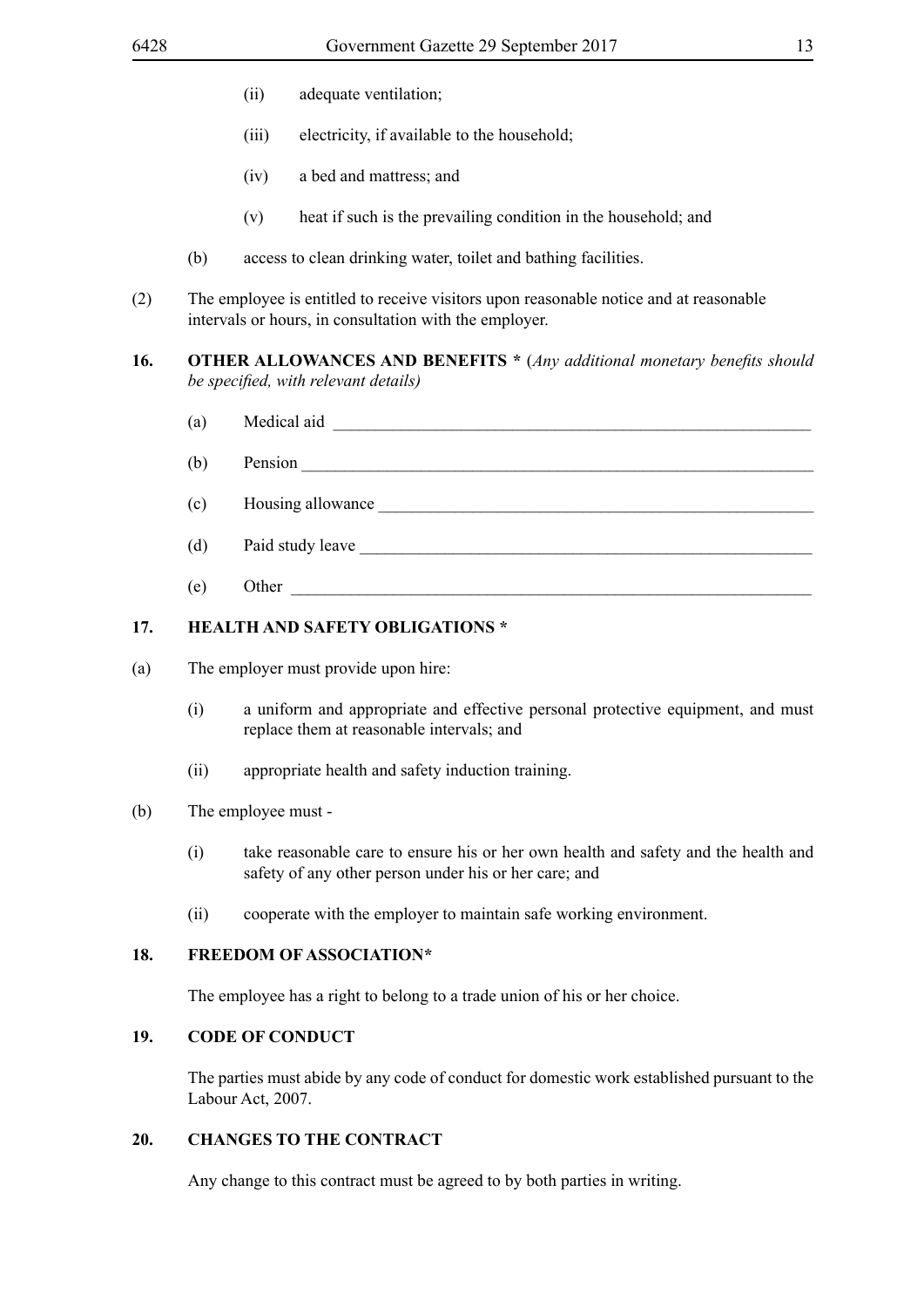# **21**. **UNDERSTANDING THE CONTENTS OF THE CONTRACT**

By signing this contract, each party affirms that she or he understands its contents.

#### **22. COMMENCEMENT DATE OF CONTRACT**

This contract shall commence on: \_\_\_\_\_\_\_\_\_\_\_\_\_\_\_\_\_\_\_\_\_\_\_\_\_\_\_\_\_\_\_\_\_\_\_\_\_\_\_\_\_\_\_\_\_\_

(In case of relief domestic worker, period of employment from…/…./….. to …/…./…..)

\_\_\_\_\_\_\_\_\_\_\_\_\_\_\_\_\_\_\_\_\_\_\_\_\_\_\_\_\_\_\_\_ \_\_\_\_\_\_\_\_\_\_\_\_\_\_\_\_\_\_\_\_\_\_\_\_\_\_\_\_\_\_\_\_\_\_\_\_\_\_\_

Dated: the  $\_\_\_\_\$  day of  $\_\_\_\_\$  20 $\_\_\_\_\$ .

Place:

EMPLOYEE EMPLOYER

\_\_\_\_\_\_\_\_\_\_\_\_\_\_\_\_\_\_\_\_\_\_\_\_\_\_\_\_\_\_\_\_ \_\_\_\_\_\_\_\_\_\_\_\_\_\_\_\_\_\_\_\_\_\_\_\_\_\_\_\_\_\_\_\_\_\_\_\_\_\_\_ WITNESS WITNESS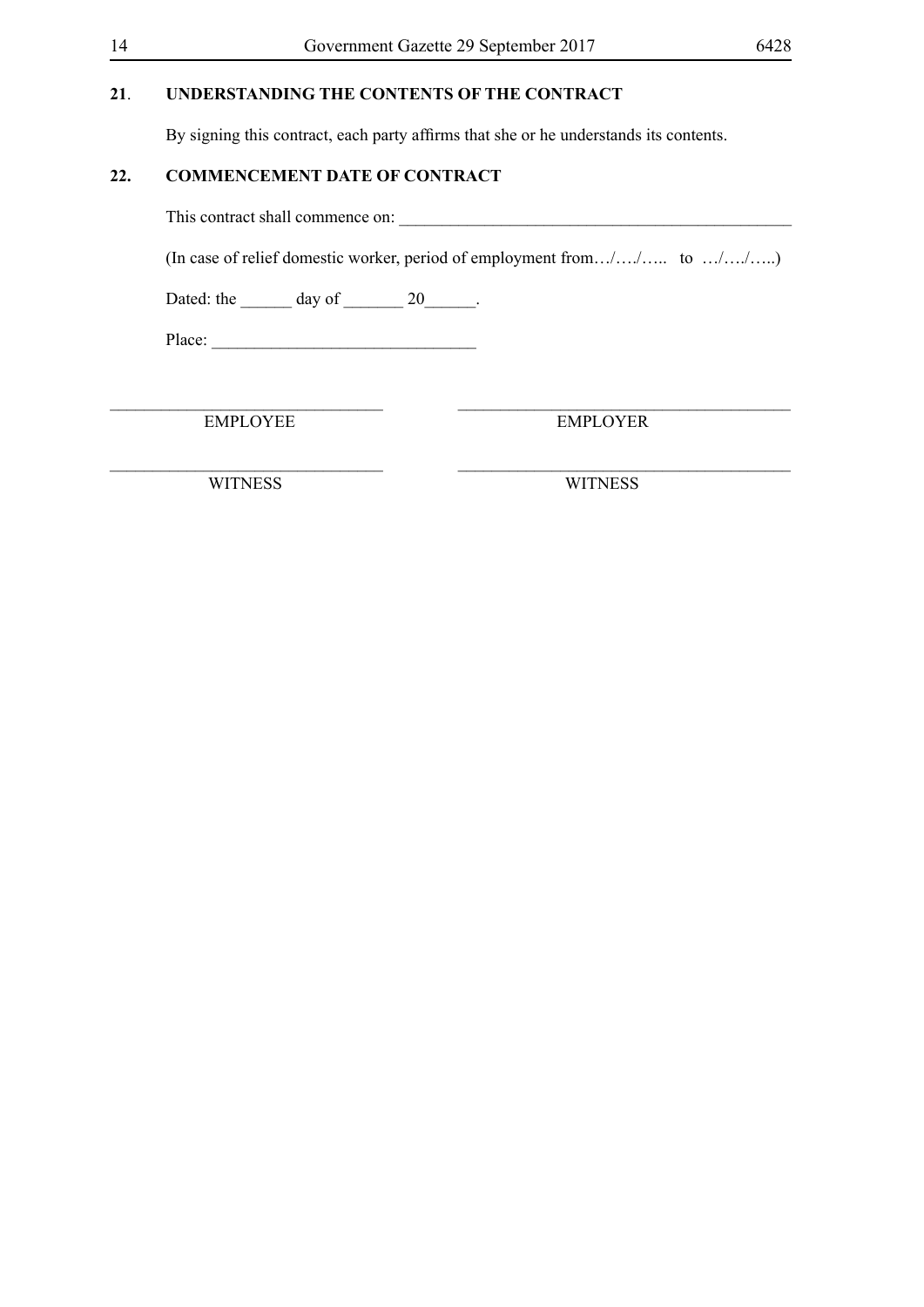# PART 2

#### DOMESTIC WORKER'S JOB DESCRIPTION *Indicate functions required by a √ in the appropriate block*

| Child minding / baby sitting                              |                   | Laundry – machine wash                                  |                          |
|-----------------------------------------------------------|-------------------|---------------------------------------------------------|--------------------------|
| Minding old/sick employer or relative                     | Ш                 | Laundry – hand wash                                     |                          |
| General tidying of house                                  | $\Box$            | Hanging out of laundry                                  | П                        |
| Making of beds                                            | $\Box$            | Washing of curtains                                     | $\Box$                   |
| Vacuuming of carpets                                      | $\Box$            | Ironing                                                 | $\Box$                   |
| Vacuuming of upholstery                                   | $\perp$           | Small mending job, e.g. replacing<br>buttons, hems, etc | ப                        |
| Dusting                                                   | $\Box$            | Defrosting and cleaning fridge $\&$<br>freezer          | $\Box$                   |
| Wiping down of all appliances<br>e.g. T.V etc             | $\Box$            | Cleaning of windows and glass<br>doors inside and out   | П                        |
| Cleaning of walls, light switches,<br>doors etc           | $\Box$            | Cleaning of all used equipment<br>e.g. vacuum cleaner   |                          |
| Cleaning of ornaments                                     | $\Box$            | Packing away of groceries                               | $\overline{\phantom{a}}$ |
| Cleaning of toilets, basins, baths,<br>showers, taps etc. | $\Box$            | Removal of refuse for collection                        | П                        |
| Mopping of tiled/vinyl floors                             | П                 | Sweeping of outside patios, steps, etc                  | П                        |
| Cleaning of inside of cupboards                           | $\Box$            | Wiping down of outside lights                           | $\Box$                   |
| Cleaning of stove and oven                                | $\Box$            | Cleaning of outside room's<br>and cloakroom             | П                        |
| Preparation/cooking of breakfast                          | $\Box$            | General driving duties and errands                      | $\Box$                   |
| Preparation/cooking of lunch                              | $\perp$           | Wash cars                                               |                          |
| Preparation/cooking of supper                             | $\Box$            | Maintain garden in clean<br>and tidy condition          | ΙI                       |
| Setting of table                                          | $\Box$            | Caring for pool                                         |                          |
| Cleaning away after breakfast/<br>lunch/supper            | П                 | Mow lawns                                               |                          |
| Polishing of floors and verandas                          | $\vert \ \ \vert$ | Weeding                                                 |                          |
| Cleaning brass and silver                                 | П                 | Trimming and pruning                                    |                          |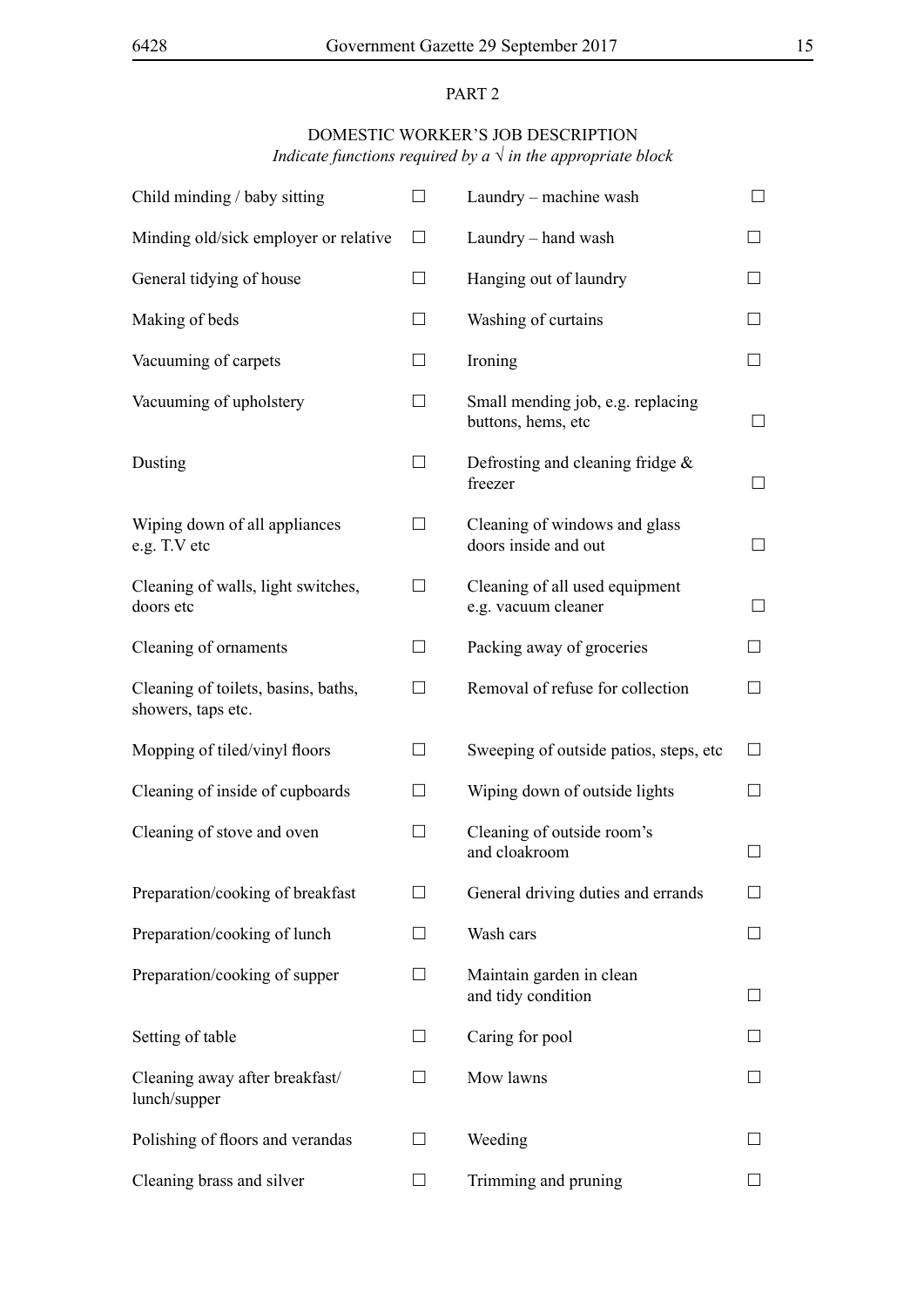| Washing of Walls |        | Washing and grooming of dogs |  |
|------------------|--------|------------------------------|--|
|                  | $\Box$ | Painting of walls            |  |
|                  |        |                              |  |
|                  |        |                              |  |
|                  |        |                              |  |
|                  |        |                              |  |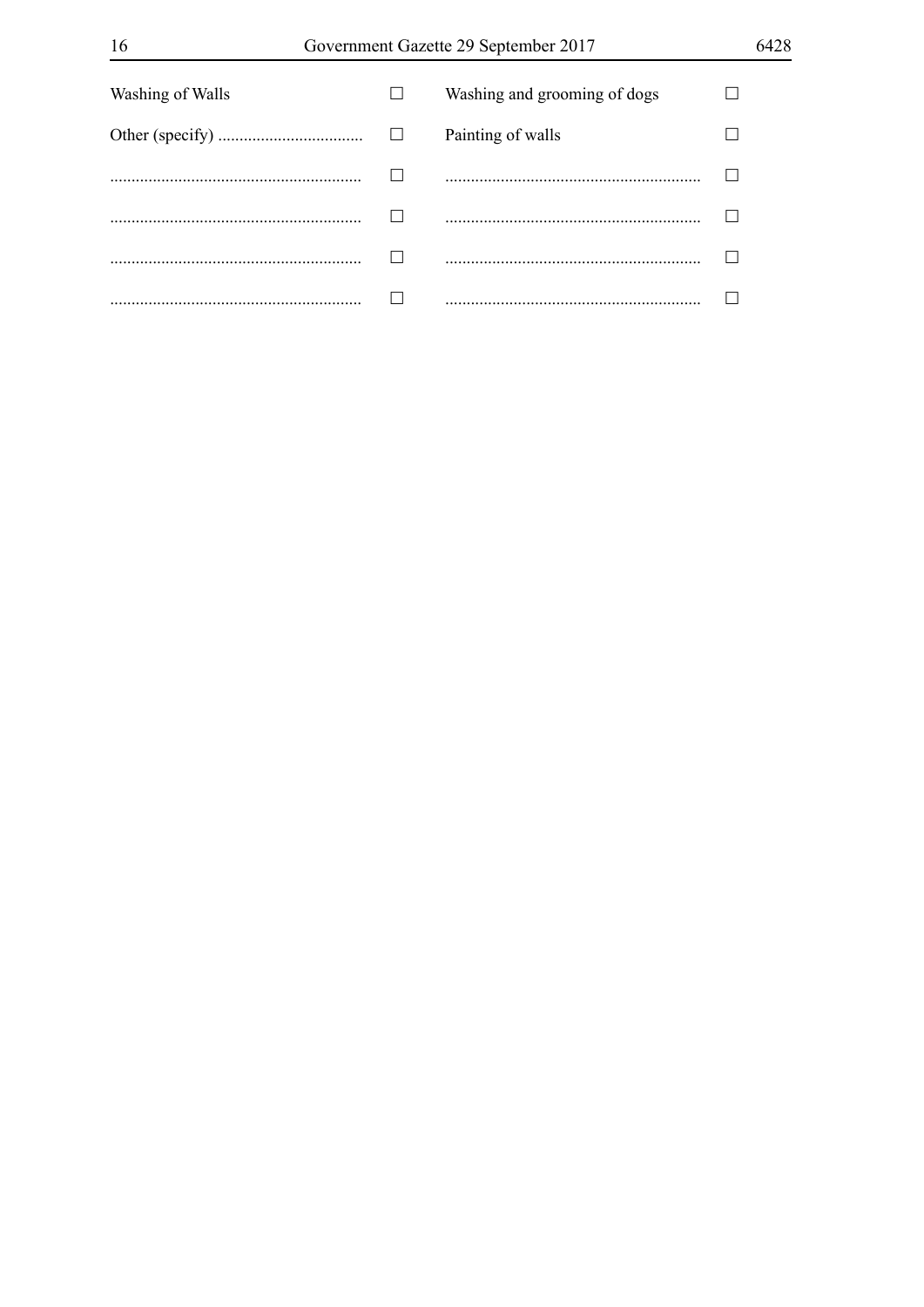#### PART 3

#### GUIDANCE NOTES ON STATUTORY MINIMUM WAGES AND CONDITIONS OF EMPLOYMENT FOR DOMESTIC WORKERS AND OTHER STATUTORY REQUIREMENTS

The Wage Order for Setting Minimum Wage and Supplementary Minimum Conditions of Employment for Domestic Workers and the Labour Act, 2007 (Act No. 11 of 2007) stipulate the minimum wages and conditions of employment for domestic workers which are summarized below. Reference is made also to compliance with the Social Security Act, 1994 (Act No. 34 of 1994) and the Employees Compensation Act, 1941 (Act No. 30 of 1941).

The parties to the contract are encouraged to negotiate higher wages and more favourable conditions of employment above the minimum wage prescribed but they may not agree to wages and conditions that are less favourable than the minimum wage prescribed.

The employer of the domestic worker is referred to herein as "employer" and the domestic worker as "employee." A reference to "section" refers to a section of the Labour Act, 2007 whereas reference to "item" refers to a section/item of the Wage Order for Setting Minimum Wage and Supplementary Minimum Conditions of Employment for Domestic Workers, and "regulation" refers to a regulation of the Regulations Relating to Domestic Workers.

#### **1. Ordinary hours of work**

- 1.1 An employer must not require or permit an employee to work more than 40 hours in any week, and in any case, not more than eight hours on any day.
- 1.2 An employee is entitled to a meal interval of one (1) hour for every five (5) hours of continuous work.
- 1.3 The parties may agree to shorten the meal interval to not less than 30 minutes.
- 1.3 Any work required of the domestic worker during the mandatory meal interval is regarded as overtime worked (section 17).

# **2. Monetary remuneration and basic wages (section 11 and paragraph 4)**

- 2.1 Basic Wage" means the employee's minimum wage excluding overtime, night work pay, allowances and bonuses.
- 2.2 Effective 1 October 2017, the minimum wage for domestic worker is:
	- (a) N\$ 1 502.05 per month;
	- (b) N\$ 346.89 per week;
	- (c)  $N\$  69.37 per day;
	- (d)  $N$ 8.67$  per hour; and
	- (e)  $\mathbb{N} \$$  43.35 for part-time domestic workers who work five (5) hours or less in any day.
- 2.3 With effect from 1 October 2018, the minimum wage referred to in sub-item 2.2 must be increased by 1% plus a percentage equal to the average of the increases in the official annual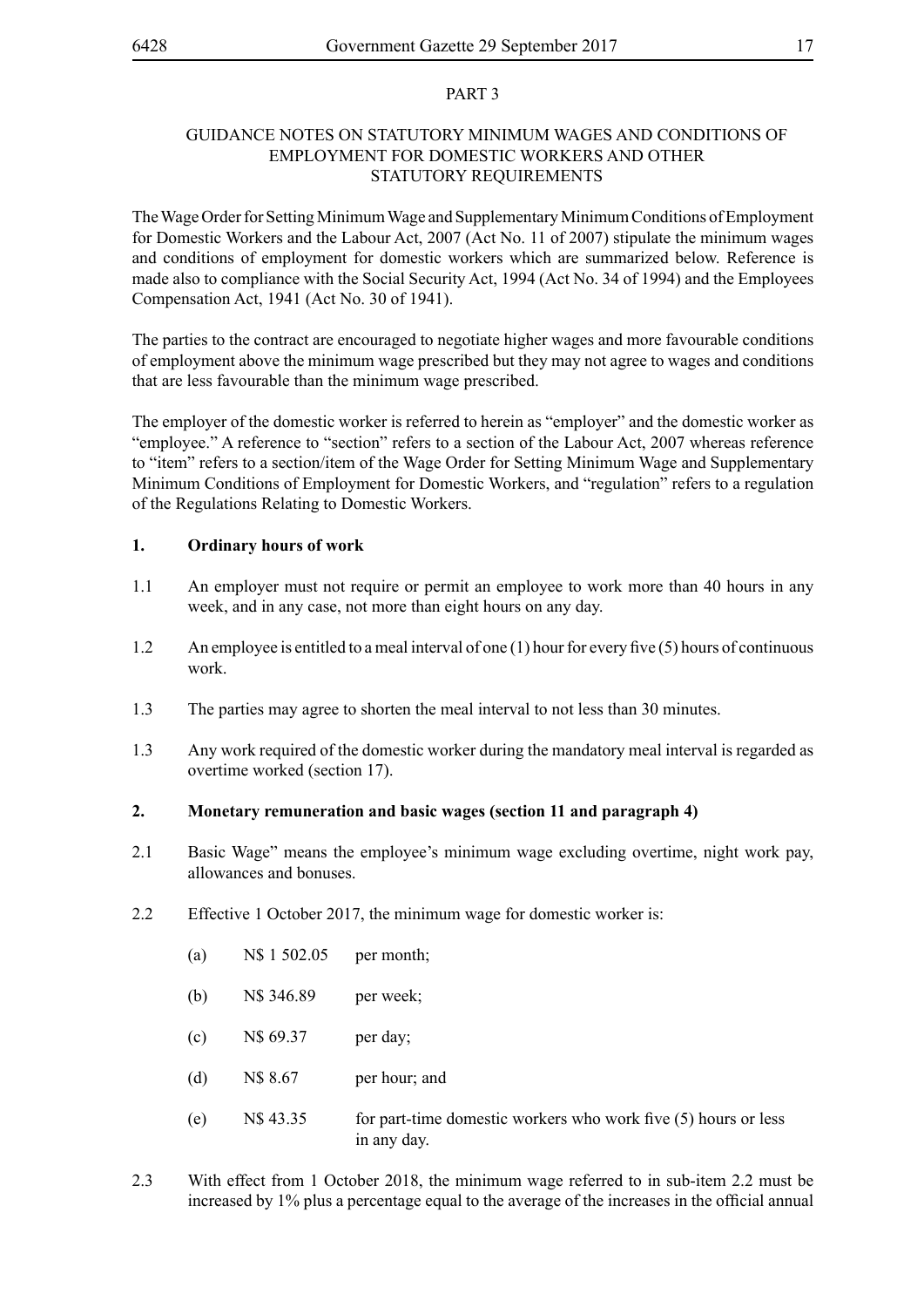inflation rates for the categories "Food and Non –Alcoholic Beverages" and "Housing , Water, Electricity and Gas and Other fuels" for the preceding 12 months.

#### **3. Deductions from remuneration (paragraph 5 and regulation 3)**

- 3.1 The employer must pay to the employee the full amount of the minimum wage or higher wage agreed upon, minus lawful deductions.
- 3.2 The employer may not deduct from the remuneration of the employee the value of in-kind payments or contributions, such as food, clothing or housing as contemplated in regulation 3.

#### **4. Overtime (section 17)**

- 4.1. Any work performed in addition to the ordinary working days and ordinary working hours shall be treated as overtime.
- 4.2 The employer may not assign overtime work unless the employee agrees on each occasion that the employer requests overtime work.
- 4.3 An employer may not assign or permit an employee to work overtime in excess of three hours per day or a total of ten hours per week.
- 4.4 The employer must pay for overtime work at the hourly rate one and one-half (1.5) times the hourly basic wage;

Except, the employer must pay two (2) times the hourly basic wage for work on a Sunday or public holiday; As an alternative to double pay, an employer may pay an employee onehalf (1.5) times the employees' hourly basic wage for each hour of worked, but only if the employer grants the employee an equal period of time away from work and the employee agrees to the arrangement.

- 4.5 The minimum overtime rates are:
	- (a) N\$ 13.00 per hour for overtime as contemplated in section 17(2) of the Act;
	- (b) N\$17.34 per hour for work on Sundays as contemplated in section 21(5) of the Act;
	- (c) N\$17.34 per hour for work on public holidays as contemplated in section 22(7) of the Act.
- 4.6 Where the employee's wage is higher than the minimum overtime must be calculated in accordance with 4.4.

#### **5. Night work (section 19)**

An employer must pay to the employee an additional six percent of the hourly basic wage for each hour of work performed between 20h00 and 07h00.

#### **6. Sunday and Public Holiday Work (section 21 and 22)**

6.1 An employer must pay to an employee ordinarily scheduled to work on Sunday the total amount of daily remuneration plus the hourly basic wage for each hour worked on a Sunday.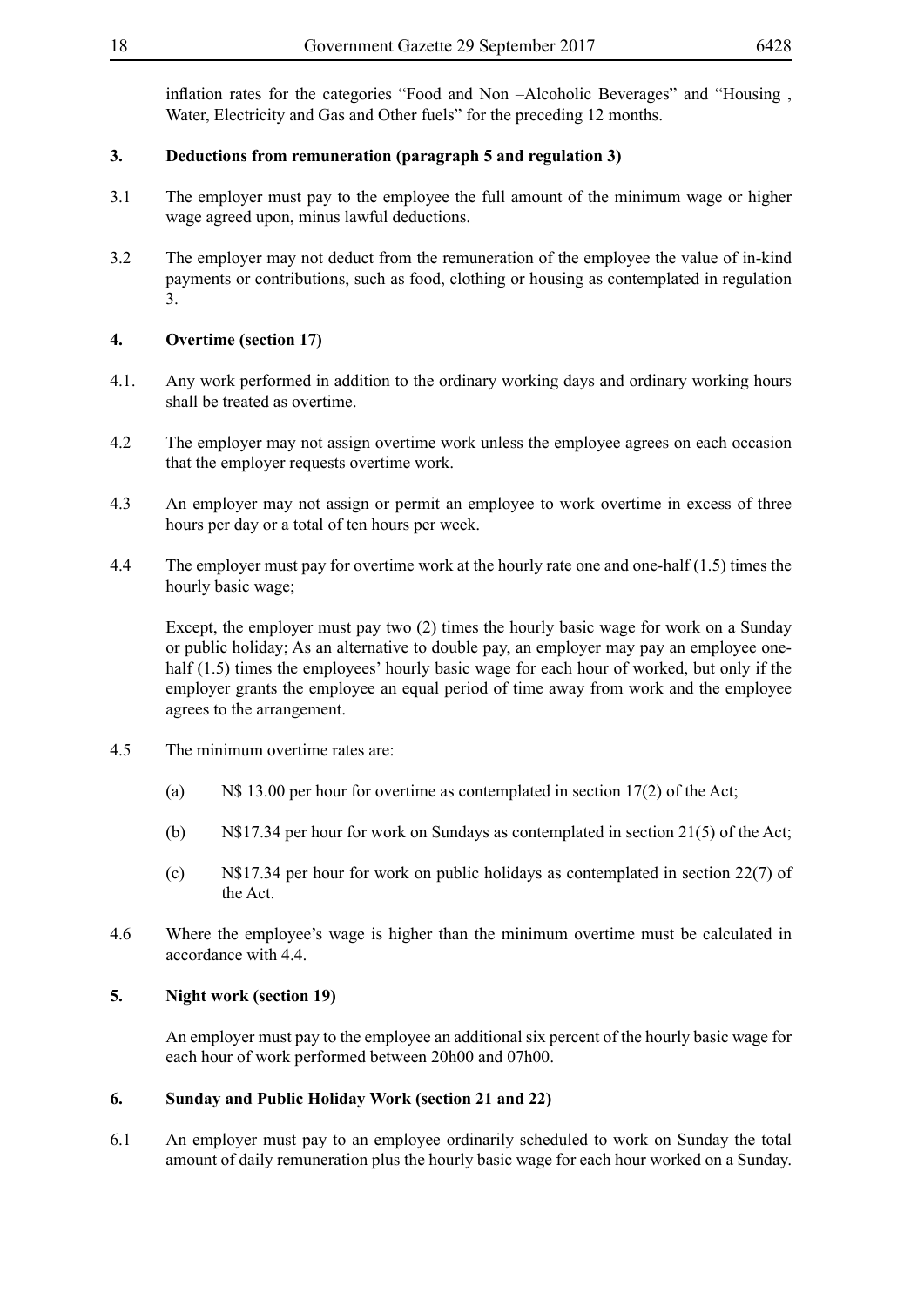6.2 An employer must pay to an employee ordinarily scheduled to work on a public holiday the total amount of daily remuneration plus the hourly basic wage for each hour worked on the public holiday.

#### **7. Transport Allowance (paragraph 6)**

Where public transport is available, an employer must pay to a live-out employee a transport allowance for travel to and from work in an amount that is equivalent to the cost of a roundtrip transport for each day of work, unless the employer provides transport.

#### **8. Social Security (sections 20 and 21 of the Social Security Act, 1994; sections 68, 69 and 72 of the Employee Compensation Act, 1941)**

8.1 The employer must register the domestic worker upon hire as a member of the Social

Security Maternity, Sick and Death benefit fund and Employee Compensation fund.

8.2. The employer and employee must contribute to the funds as required by the above-mentioned statutes.

#### **8. Sick leave (section 24)**

- 9.1. An employee is entitled to be paid sick leave for every three-year sick leave cycle as follows:
	- (a) Employee with ordinary five-day work week: not less than 30 days;
	- (b) Employee with ordinary six-day work week: not less than 36 days;
	- (c) If the employee ordinarily works fewer than five days per week, sick leave must be calculated on a pro-rata basis.
- 9.2 An employer may require a doctor's certificate for absences of more than two days.

#### **10. Compassionate leave (section 25)**

An employee is entitled to five (5) paid days of compassionate leave per year in the event of the death or serious illness of the following family members: child; spouse; parent, grandparent, brother or sister; or father-in-law or mother-in-law.

#### **11. Maternity leave (section 26)**

After six (6) months' continuous service in employment, a female employee is entitled to not less than 12 weeks' maternity leave, with at least 4 weeks before confinement and 8 weeks after, as long as she provides a medical certificate of indicating the expected date of delivery before taking leave and a medical certificate of delivery upon return.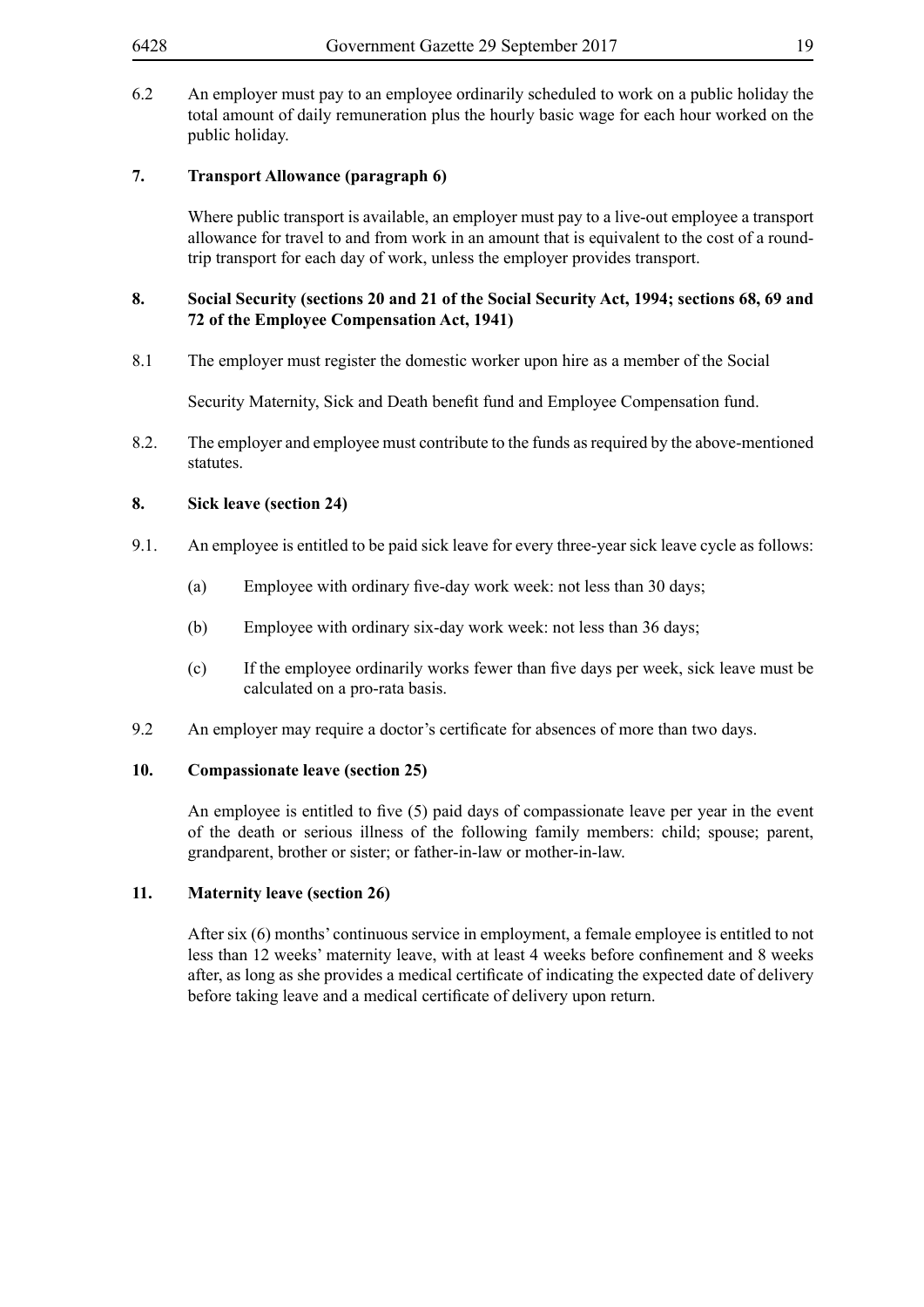# **12. Vacation/Annual leave (section 23)**

12.1 Annual leave is calculated as follows:

| Number of days ordinary work week | Annual leave entitlement in working days |
|-----------------------------------|------------------------------------------|
| 6                                 | 24                                       |
|                                   | 20                                       |
|                                   | 16                                       |
|                                   | 12                                       |
|                                   | 8                                        |
|                                   | 4                                        |

12.2 The employer may determine when the annual leave is to be taken, provided that it is taken not later than four months after the end of the annual leave cycle (12) consecutive months of employment); or six months after the end of the annual leave cycle, if, before the end of the four months period, the employee agrees in writing to such an extension. The prorata principle will apply to the calculation of annual leave for temporary or relief domestic workers depending on the period of employment. E.g. An employee employed to work 5 days per week over a 3 month period is entitled to 1.6 leave days per month or 4.9 days at the end of the employment period if no occasional leave was taken.

#### **13. Provision of Food** (**paragraph 8**)

The employer must provide sufficient food to meet the reasonable needs of the employee, if the employee lives in or is entitled to a meal break.

#### **14. Accommodation (paragraph 9)**

- 14.1 The employer must provide accommodation with the following minimum conditions, without charge, to an employee required to live at the place of employment:
	- (a) a lockable room, with
		- (i) room key;
		- (ii) good ventilation;
		- (iii) electricity, if available to the household;
		- (iv) a bed and mattress; and
		- (v) heat, if such is the prevailing condition in the household; and
	- (b) access to clean drinking water, toilet and bathing facilities.
- 14.2 A live-in employee is entitled to be visited by relatives or friends at reasonable intervals or hours outside of working time, after consultation with the employer.

# **15. Other allowances and benefits**

The employer and employee may agree to additional benefits.